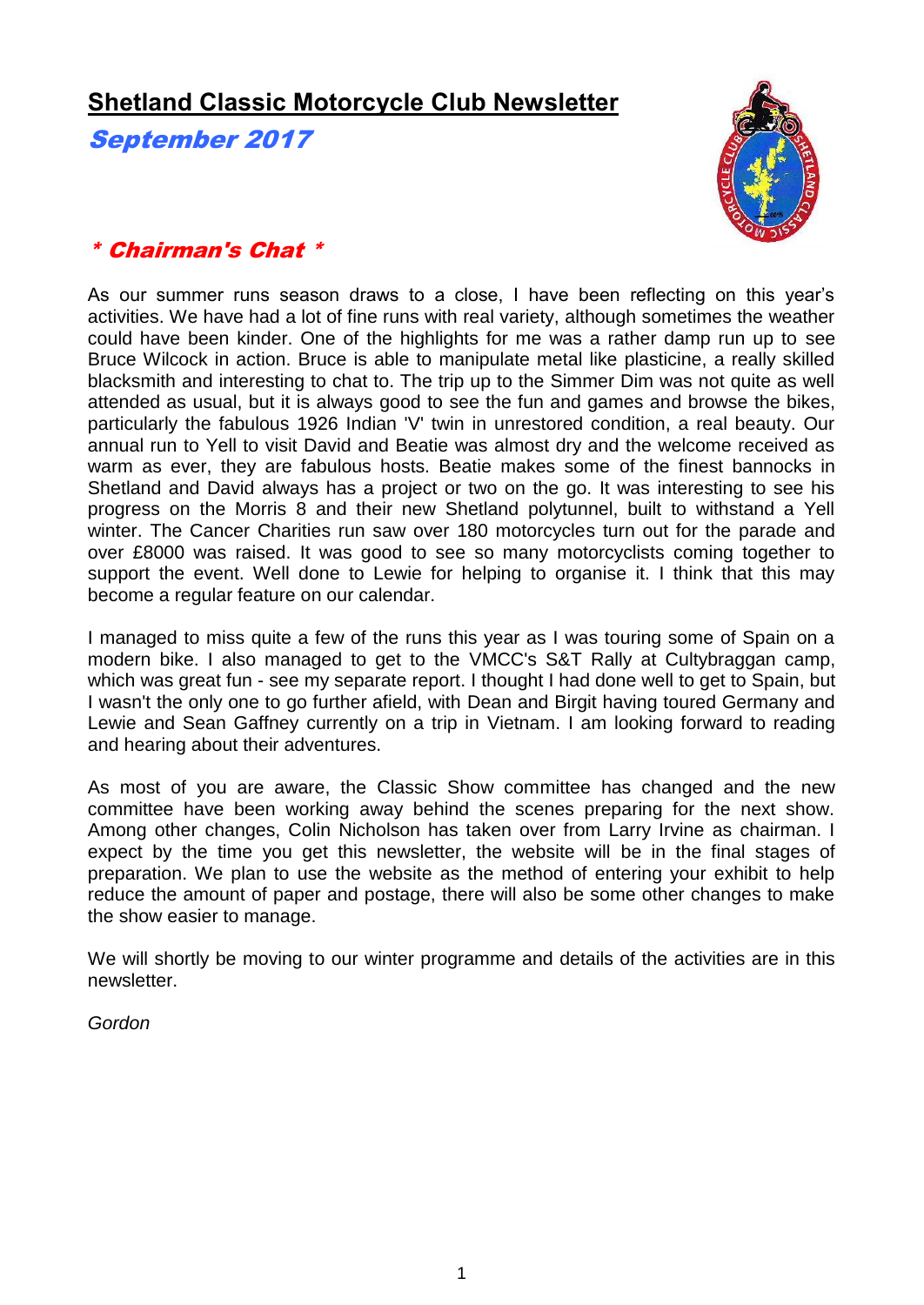### \* Rare Bikes In Shetland No 29 \*



Something completely different this time!

As far as I am aware, this is the only one of its kind that has ever graced our shores and it is a Greeves/Triumph special, or what is sometimes referred to as a "Grump", but I think that is a bit unfair.

I am not sure of the early history of the bike but my friend Geordie Mundie, from way back in our foolish youth days, acquired it several years ago from a man who was up here during the so called oil boom. It lay forlorn until a couple of years ago, when Geordie asked me if I would sort out the electrics and see if I could get it to run after it had lain neglected for so long.

As far as I could see, the bike had started off as a Greeves Sports Twin of about 1961 vintage. It has the nice finned rear hub and the standard front wheel has been replaced with what, to me, looked like one from a Greeves Silverstone racer with twin leading shoe brake and an alloy rim.

The original two stroke twin Villiers engine/gearbox unit has been removed and, shoehorned in its place, is an early 1960s Triumph 5TA unit Speed Twin engine and gearbox.

Other than the wiring, which took a bit of sorting out, I freed up stuck selector plungers in the gearbox, cleaned out the timing chest and the oil pump plus a few other odds and ends to get the bike in running order.

As it was not road legal, I was unable to check it out on the road but it did seem to run quite well and was light and responsive.

And finally, Geordie is open to offers, so call 01596 697121 if you fancy an interesting special!

*Joe Gray*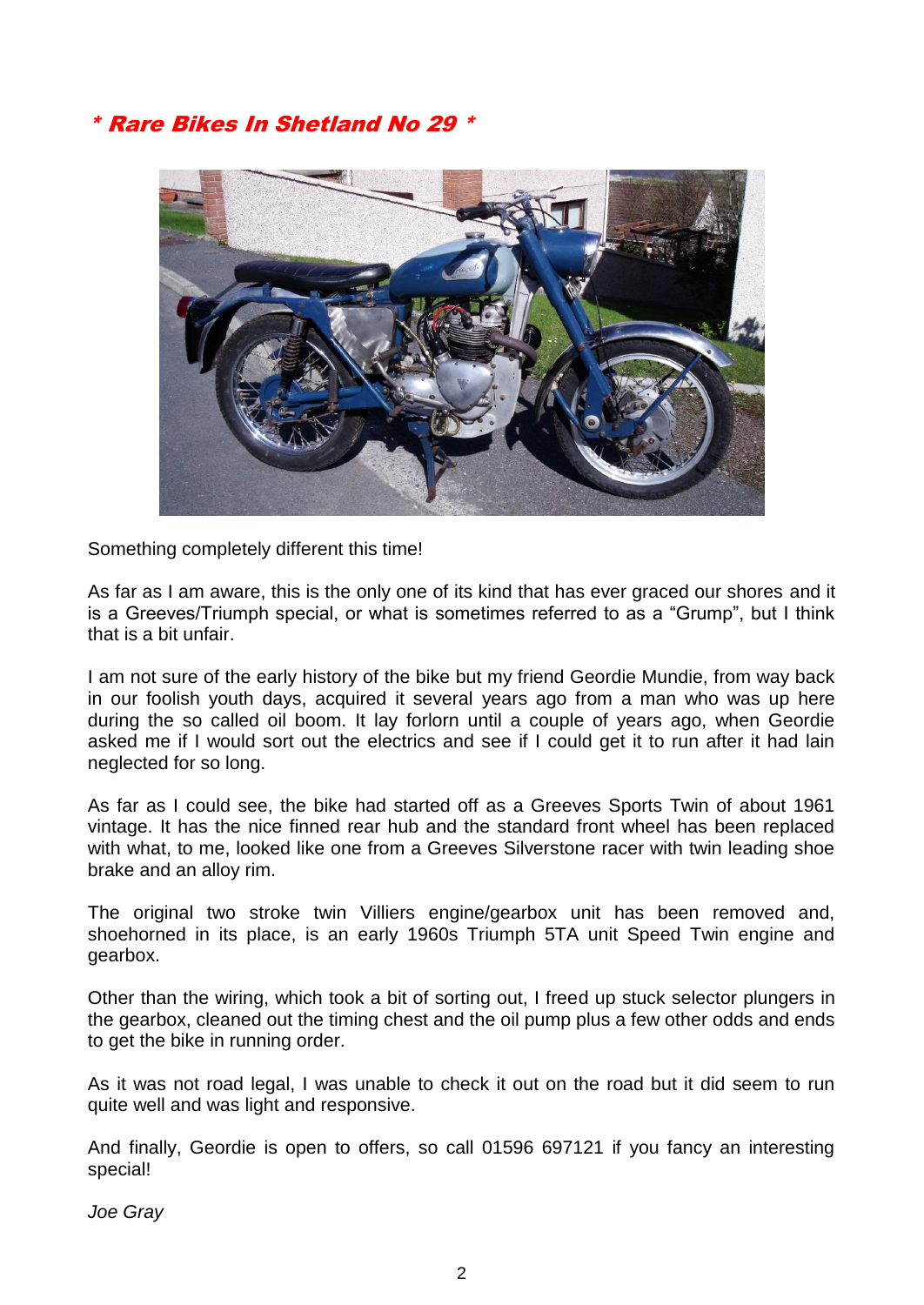## \* Gordon's Trip to the VMCC's S&T Regularity Run at **Cultybraggan**

*The S&T Regularity Run is an event organised by the Stirling Castle Section of the Vintage Motorcycle Club. It is open to bikes over 25 years old and involves riding a given route of 100 miles through the Perthshire countryside while sticking as closely as possible to a predeclared average speed. The route is only revealed on registration on the morning of the run. Below are Gordon's experiences from this year's event, held on 5th-7 th August.*

The S&T: They say taking part is the important thing.

Already lost at turn five and where is that sign for Aberfoyle? Why did I bother entering, oh well there is always next year.

For a number of years, folk had been inviting me to take part in the S&T Rally which is a VMCC event organised by the Stirling Castle section. It consists of a regularity run, a simple event, no show, no polishing required, no public, just riding your bike, sounds good to me.

The event was held at Cultybraggan near Crieff, at a former prisoner of war camp set amongst the rolling hills of Perthshire, where around 100 riders gather to test their skills against each other. Think of it as a slow race with a test of navigation skills. Trundling along at 30 mph should allow plenty of time to admire the countryside and check your route against the instructions. Unfortunately, I had made the schoolboy error of turning at the fourth instruction and then looking for the same junction again.



Regularity runs can be a frustrating business, get lost and it is a pain, do well and you are elated. In front of me, I saw a gathering of bikes, result, I had found the lunch stop! These events are designed to be social, sit and chat, eat, drink and an hour later focus on the remainder of the route. No errors this time, I got back safely and strangely my speedo showed the exact 100 miles that the route was listed as. I guess my turning back to look for the junction I missed gave me the correct distance.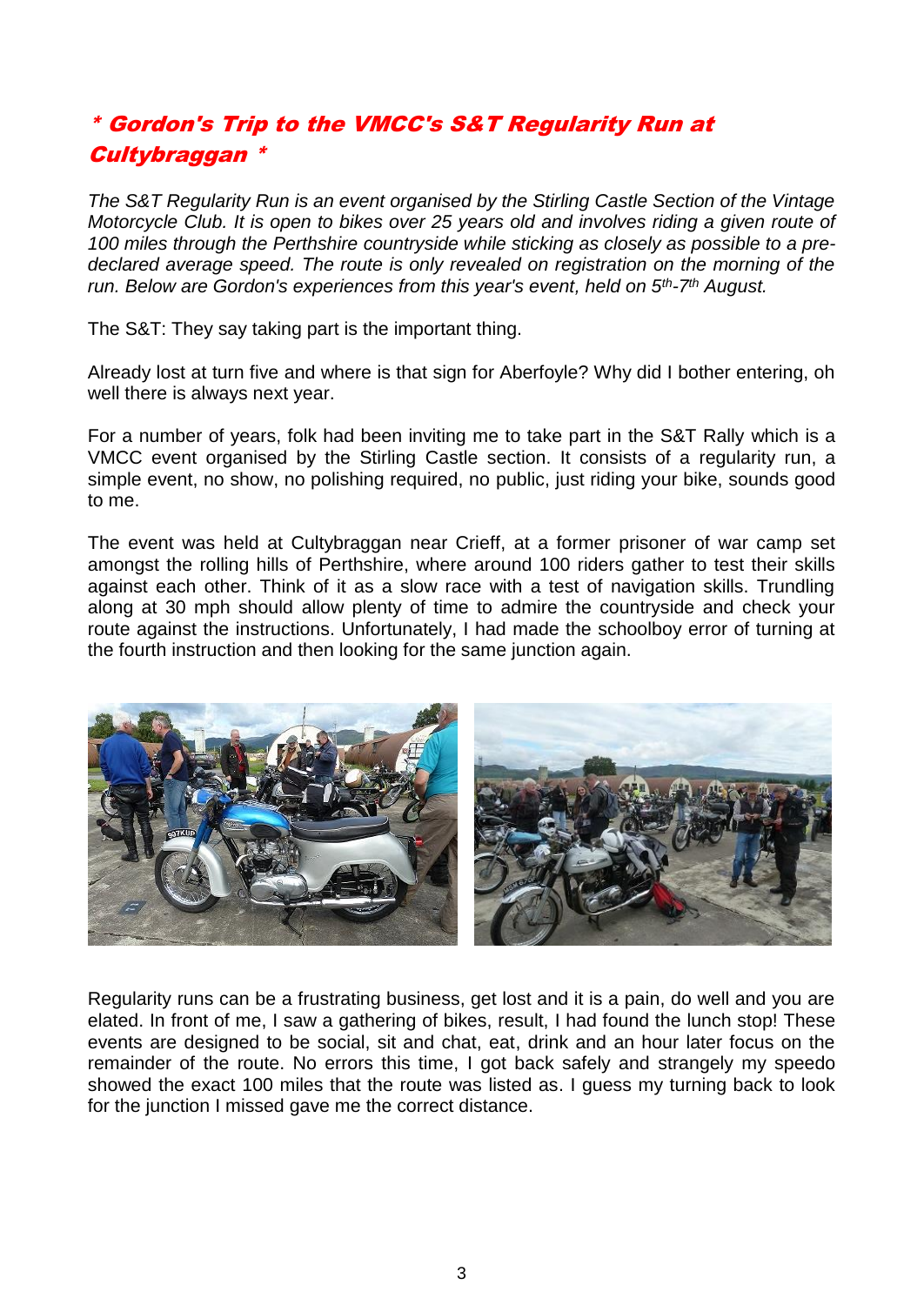

The following day, a social run is on offer which uses an old regularity run route, but with the added advantage of the mileage being marked for each turn. I was not going to get lost this time and tucked in with another group of riders. This was real fun, we were not hanging about and on the quiet Sunday morning countryside roads made good time to the lunch stop for sandwiches and chat, before returning to Cultybraggan. Another 100 miles of Perthshire completed.

If you are looking for a well organised event where you can have a decent run on your bike through some of Scotland's best scenery, enter early for next year. See you there.

*Gordon*

#### \* SCMCC Newsletter \*

We are keen to receive newsletter contributions from everyone. If you've seen or experienced anything interesting and maybe taken some photos - do share!

Send texts, photos, for sale ads, etc. to info.scmcc@gmail.com or post to Sungaets, Nesbister, Whiteness, ZE2 9LJ if you don't have an electronic version.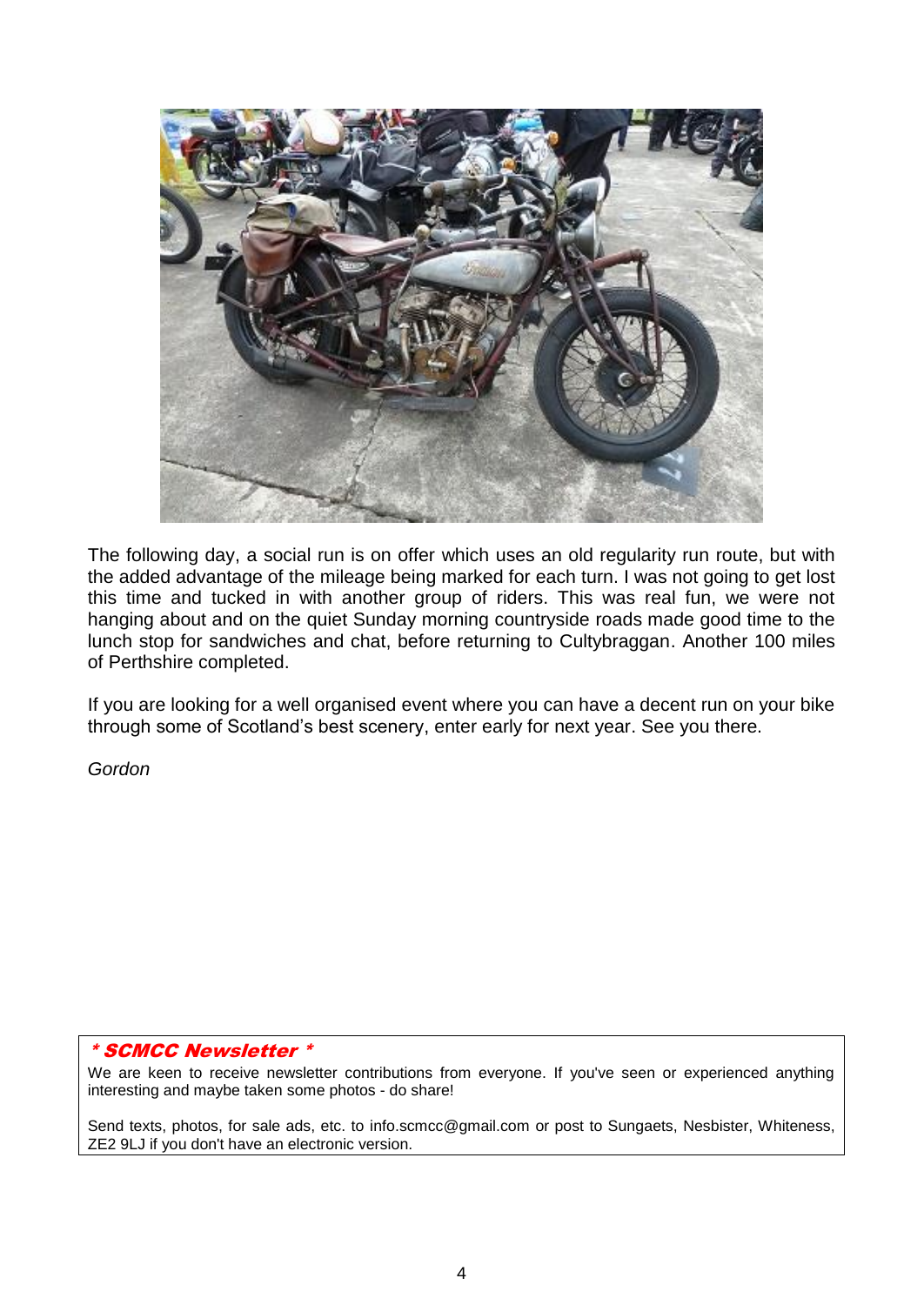#### \* Colin's Overseas Tour by BMW Boxer \*

Friday 11th August saw me pack up enough essentials in the panniers of my 1985 BMW R100RS for my first ever overseas motorcycle touring holiday, and head to Holmsgarth Terminal to board the MV Hjaltland. However, this wasn't the North Coast 500 or a pilgrimage to the Stelvio Pass, but a long-overdue trip to Orkney, taking in the County Show, participating in the Orkney Vintage Rally and catching up with many old friends. Once on board, and replete with the obligatory *Northlink* steak pie, I settled down with a bottle of sparkling spring water and a copy of *Classic Bike* to pass the time during the short journey to our neighbouring archipelago.

On arrival at Kirkwall, the evening was bright and dry, and with almost pole position at the bow door of the vessel (only pipped by "Ernie" the luggage trolley hauler), I made a sharp getaway, heading to a lodge at St Mary's that was to be my base camp for the next four nights. Having been a visitor to Orkney since 1972, the short journey along the Holm Road in the dark presented no navigational challenge, and I thoroughly enjoyed the run, with the lights of Flotta Terminal and its loading tanker reflecting in the still water of Scapa Flow. Truly a magical sight. However, the moths and other small flying creatures heading in the opposite direction and attracted to my Bosch headlight didn't have quite such a pleasant experience, as the front of the BMW and my visor were to testify once I parked up for the night.

Up bright and early next morning, my first task was to remove the aforementioned carcasses before they baked on in the bright sunshine and gentle drying breeze. I realised this is one of the drawbacks in having a white bike and white helmet, due to be on show the next day. Once clean, it was time for a run across the Churchill Barriers down to Burwick on South Ronaldsay. En route, I met another Shetland vehicle destined for the rally, the splendid 1965 Ford Zephyr 4 of Robert and Patricia Odie from Burravoe. The BMW was in its element on the smooth twisting roads that abound in Orkney, only marred by frequent blind dips and summits, and the plethora of John Deere's finest popping out from fields and side roads, generously depositing agricultural residue behind them!



*The R100RS with Hoy in the background Souvenirs*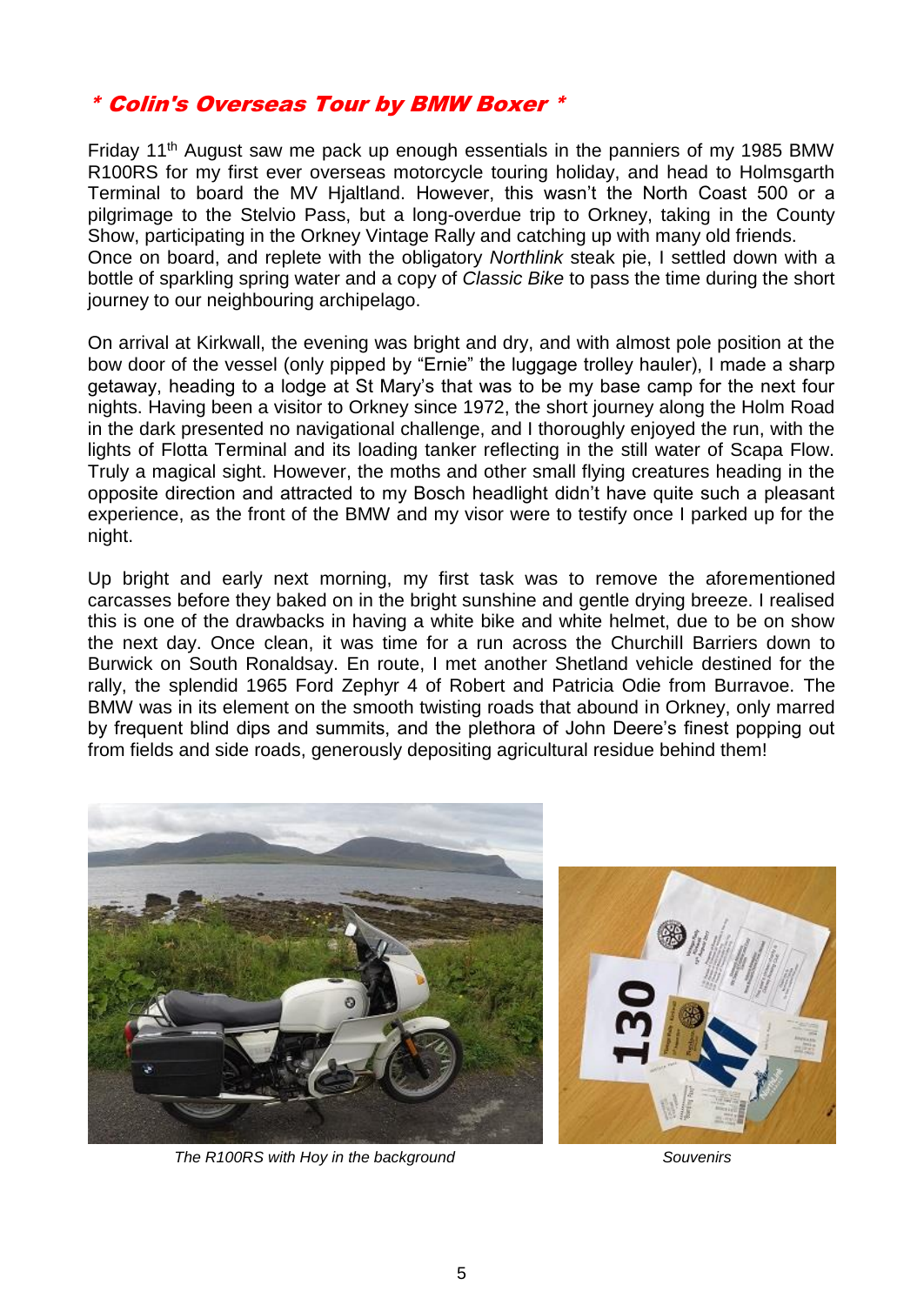And so to the Vintage Rally on Sunday 13<sup>th</sup>. It had rained heavily overnight, so the bike needed a thorough going over with the chamois to get the water streaks off, before packing all that would be required for the day in the panniers. Arriving early at the showground at the Orkney Auction Mart on the Hatston Industrial Estate, the check-in process was as simple and efficient as the booking process had been a few weeks earlier. I was given my entry number, a neat little commemorative rally plaque and a thoroughly adequate programme, comprising two double-sided folded sheets of A4 paper. For the second time in as many minutes, I had the thought that less is often more!

Having been pointed in the general direction of the bike display area, I rode off expecting to be parked on grass, and had even taken a piece of aluminium treadplate with me to put my centre stand on. But I shouldn't have worried, the bikes were all to be parked on an area of hard-standing. Setting up on either side of me were two "overseas" visitors like myself. Robert McKay from Dingwall had a beautiful 1921 Rover 500. Despite having a mechanical set-back on the way from St Margaret's Hope the day before, he was showing the bike undeterred. On the other side was a long-distance traveller, John Wilford all the way from the Isle of Man, with an equally rare Honda GB500 TT. For those not familiar with this great looking modern Japanese classic, think of it as an easy to start and oil-tight BSA Goldstar.

I was later chatting to John Foster from Deerness, who was displaying his 1979 R100RS, when I heard an unmistakeable rumble coming along Gainshore Drive, towards the entry to the showground. Suddenly, not one, not two, but three Vincent twins hove into view! Wearing appropriate open-faced helmets, I was even more surprised to recognise the riders of the first two. Roy Buchan was on a 1953 Rapide, his brother Andy was on a 1949 Black Shadow, and Chris Stewart was at the rear on his 1949 HRD Rapide. I have known the Buchan brothers since the early 1980s, when we were all employed by Shell and at college in Aberdeen, and we have all followed career paths in the oil industry. I hasten to add, I am not currently in a position to buy a Vincent, nor am I ever likely to be!



*1921 Rover 500 The three Vincents*

In total, 38 machines were listed in the Motorcycle section, and these ranged from the aforementioned eye candy, to the more mundane commuter bikes of the 1960s and '70s, such as Honda's CB and CD 175s, and even a diminutive BSA Ariel 3! But that's what made this bike display, and the Vintage Rally in general, so rewarding to wander among. Exhibits of every shape and size. Some restored, some just as they had been found. Quite literally, from the sublime to the ridiculous.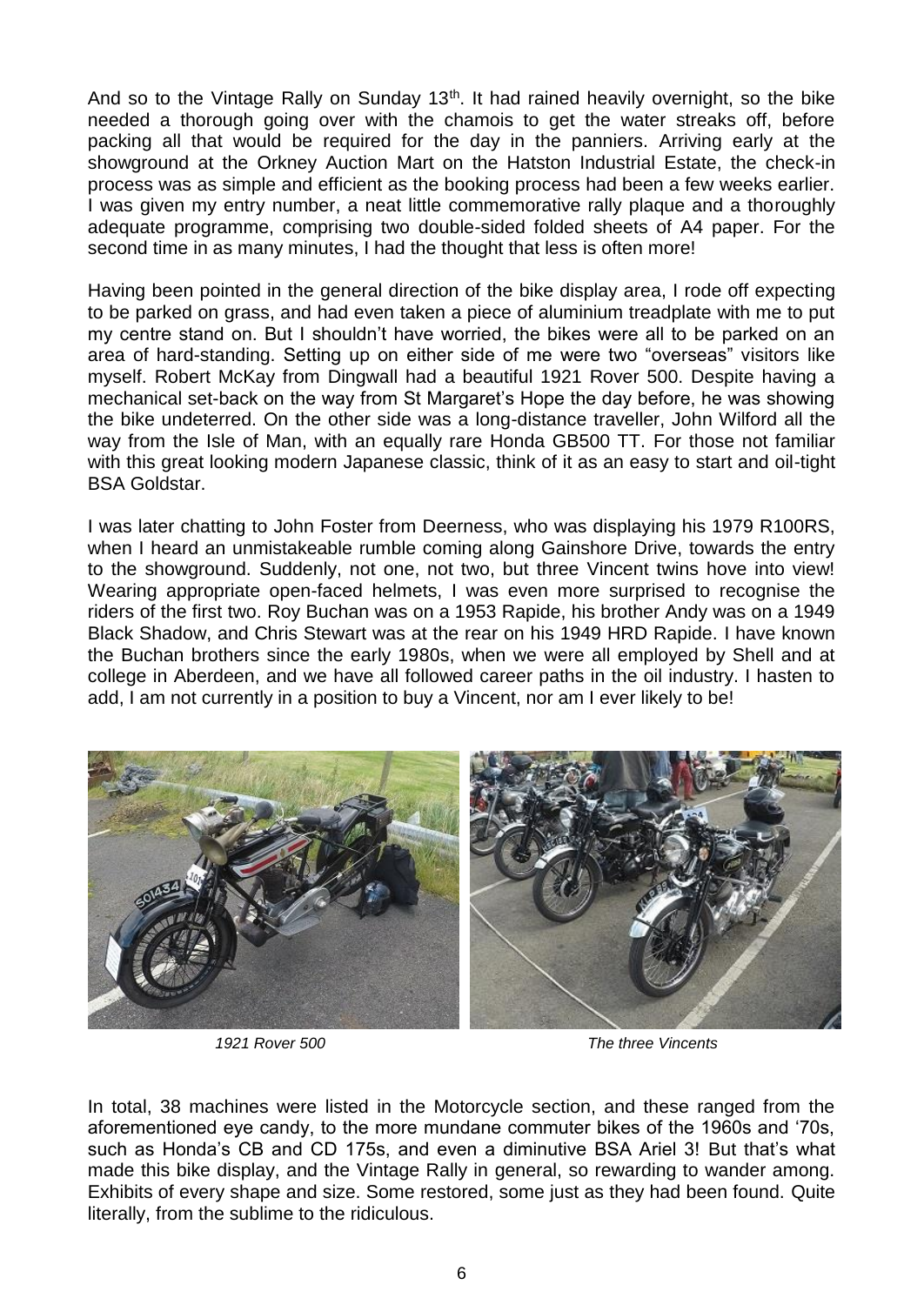As to the rest of the event, the big feature this year was tractors, and in particular, recognising 100 years of Ford and Fordson tractors. Due to a huge effort by Stevie Ross and his team of helpers, 145 Ford/Fordson tractors were on display, and with other makes bringing the tractor total up to 210! A truly astonishing achievement, and one that would have taken days to look at and photograph properly. As a bit of a self-confessed Fordson geek, (I grew up driving Fordson Majors at Kergord), I was in my element, and eventually flattened the battery of my GoPro, with half the show still to capture!

Cars also had a good presence on the show field and ranged from 1911 to 2016, with a total of 68 on show, and like the tractors, included 3 examples from Shetland.

To sum up, for those who have never yet sampled the Vintage Rally, and the Orkney hospitality in particular, you really need to try it. For lapsed attendees like myself, you already know what you are missing! Perhaps we can drum up a better showing of bikes from Shetland next year?



*Some of the bikes And some more, including the orange BSA Ariel 3*

To close, I come back to the odd-ball that is the BSA Ariel 3. The "Bushfire Orange" example shown by Colin Ross was in excellent condition, and looked like it had been transported straight from the early 1970s. However, another one much closer to home has more recently been dragged out from long-term storage in Dunrossness and has found a new home in Lerwick, where a complete strip-down has already commenced. But who has taken on this "granny killer", and more importantly, why? All will be revealed in a future issue of your favourite club newsletter!

#### *Colin Nicholson*

P.S. I'll be posting some more of Colin's photos (including ones of tractors!) on the club website under "Galleries".